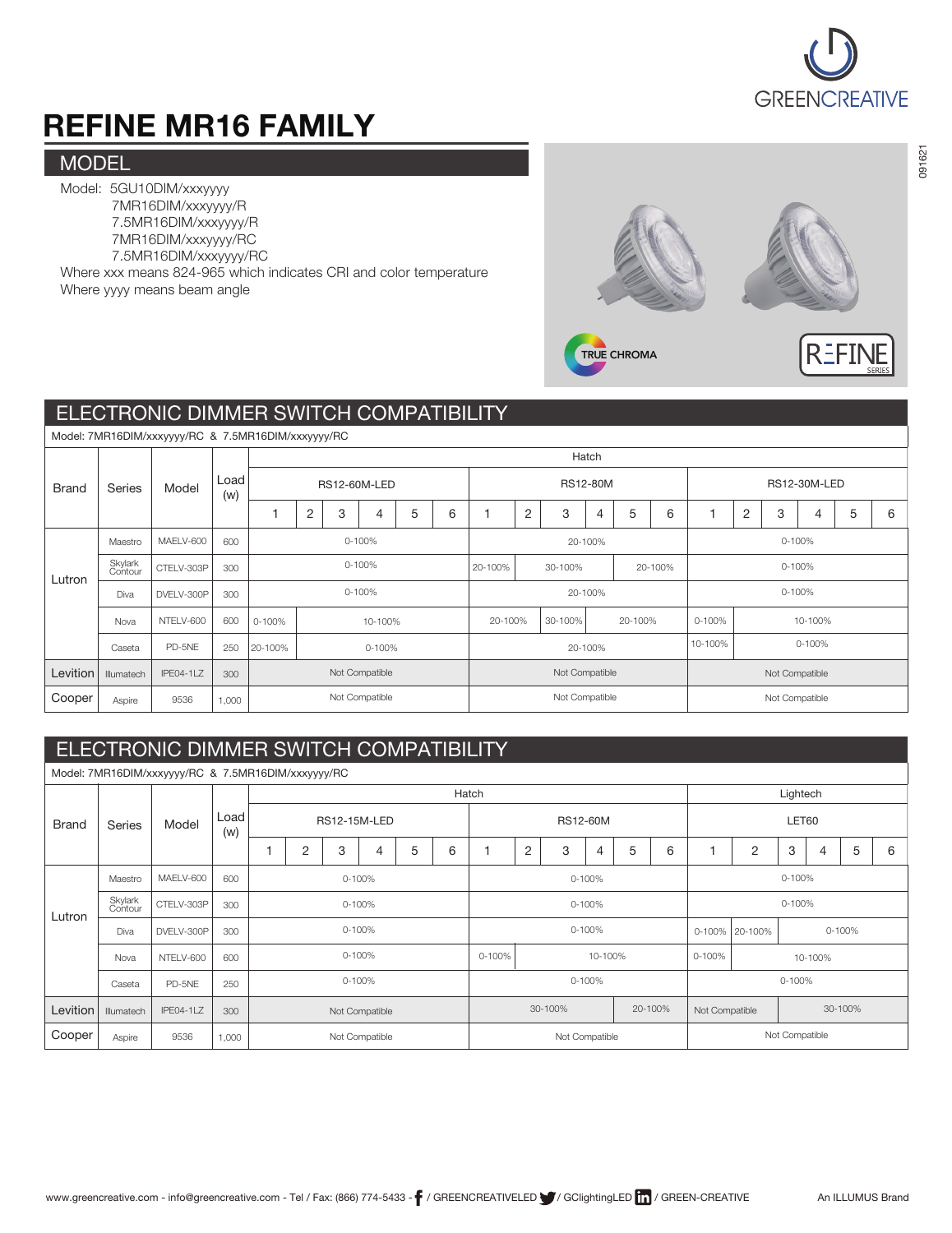

### REFINE MR16 FAMILY

### ELECTRONIC DIMMER SWITCH COMPATIBILITY

| Model: 7.5MR16DIM/xxxyyyy/R |                 |                  |             |         |                     |                     |                             |                       |                     |                     |                     |   |   |  |
|-----------------------------|-----------------|------------------|-------------|---------|---------------------|---------------------|-----------------------------|-----------------------|---------------------|---------------------|---------------------|---|---|--|
|                             |                 |                  |             | Hatch   |                     |                     |                             |                       |                     |                     |                     |   |   |  |
| <b>Brand</b>                | <b>Series</b>   | Model            | Load<br>(w) |         | <b>RS12-60M-LED</b> |                     | <b>RS12-80M</b><br>(DC1931) | <b>RS12-30M-LED</b>   | <b>RS12-15M-LED</b> |                     |                     |   |   |  |
|                             |                 |                  |             |         | 2 3 4 5 6           | 2<br>$\overline{1}$ | 3 4 5 6                     |                       | 2 3 4 5 6           | $\overline{c}$<br>1 | 3<br>$\overline{4}$ | 5 | 6 |  |
|                             | Maestro         | MAELV-600        | 600         | 20-100% | 0-100%              |                     | $0 - 100%$                  | 20-100%               | 0-100%              |                     | 20-100%             |   |   |  |
|                             | Skylark Contour | CTELV-303P       | 300         | 10-100% | $0 - 100%$          |                     | 0-100%                      | 10-100%<br>$0 - 100%$ |                     | 10-100%             |                     |   |   |  |
| Lutron                      | Diva            | DVELV-300P       | 300         |         | 0-100%              |                     | $0 - 100%$                  |                       | 0-100%              | 10-100%             |                     |   |   |  |
|                             | Nova            | NTELV-600        | 600         |         | 10-100%             |                     | 10-100%                     |                       | 10-100%             | 10-100%             |                     |   |   |  |
|                             | Caseta          | PD-5NE           | 250         | 20-100% | 10-100%             | 0-100%              | 20-100%                     |                       | 20-100%             |                     | 20-100%             |   |   |  |
| Levition                    | Illumatech      | <b>IPE04-1LZ</b> | 300         |         | Not Compatible      | Not Compatible      |                             |                       | Not Compatible      | Not Compatible      |                     |   |   |  |
| Cooper                      | Aspire          | 9536             | 1,000       |         | Not Compatible      | Not Compatible      |                             | Not Compatible        | Not Compatible      |                     |                     |   |   |  |

#### ELECTRONIC DIMMER SWITCH COMPATIBILITY

| Model: 7MR16DIM/xxxyyyy/R |                 |                  |             |                        |            |         |  |                          |                             |                |                |         |                |                     |         |                |                     |                |  |           |
|---------------------------|-----------------|------------------|-------------|------------------------|------------|---------|--|--------------------------|-----------------------------|----------------|----------------|---------|----------------|---------------------|---------|----------------|---------------------|----------------|--|-----------|
|                           |                 |                  |             | Hatch                  |            |         |  |                          |                             |                |                |         |                |                     |         |                |                     |                |  |           |
| <b>Brand</b>              | <b>Series</b>   | Model            | Load<br>(w) | <b>RS12-60M-LED</b>    |            |         |  |                          | <b>RS12-80M</b><br>(DC1931) |                |                |         |                | <b>RS12-30M-LED</b> |         |                | <b>RS12-15M-LED</b> |                |  |           |
|                           |                 |                  |             |                        | 2 3 4 5 6  |         |  | $\overline{\phantom{a}}$ | 2                           | 3              | $\overline{4}$ | 5<br>6  |                |                     |         | 2 3 4 5 6      | $\overline{1}$      |                |  | 2 3 4 5 6 |
|                           | Maestro         | MAELV-600        | 600         | 0-100%                 |            |         |  |                          | 0-100%                      |                |                |         | 20-100%        | 0-100%              |         | 20-100%        |                     |                |  |           |
| Lutron                    | Skylark Contour | CTELV-303P       | 300         | 20-100%                | $0 - 100%$ |         |  |                          | 0-100%                      |                |                | 10-100% | $0 - 100%$     |                     | 10-100% |                |                     |                |  |           |
|                           | Diva            | DVELV-300P       | 300         | $0 - 100%$<br>20-100%  |            |         |  | 0-100%                   |                             |                | $0 - 100%$     |         |                |                     | 10-100% |                | 0-100%              |                |  |           |
|                           | Nova            | NTELV-600        | 600         |                        | 10-100%    |         |  | 10-100%                  |                             |                | 10-100%        |         |                | 10-100%             |         |                |                     |                |  |           |
|                           | Caseta          | PD-5NE           | 250         | 20-100%                |            | 10-100% |  |                          |                             | 20-100%        |                |         |                | 20-100%             |         |                |                     | 20-100%        |  |           |
| Levition                  | Illumatech      | <b>IPE04-1LZ</b> | 300         | Not Compatible 20-100% |            |         |  |                          |                             | Not Compatible |                |         |                | Not Compatible      |         |                |                     | Not Compatible |  |           |
| Cooper                    | Aspire          | 9536             | 1,000       | Not Compatible         |            |         |  |                          | Not Compatible              |                |                |         | Not Compatible |                     |         | Not Compatible |                     |                |  |           |

### MAGNETIC DIMMER SWITCH COMPATIBILITY

| Model: 7MR16DIM/xxxyyyy/RC & 7.5MR16DIM/xxxyyyy/RC |            |                 |       |                 |                |                |           |           |            |  |  |  |  |  |
|----------------------------------------------------|------------|-----------------|-------|-----------------|----------------|----------------|-----------|-----------|------------|--|--|--|--|--|
| <b>Brand</b>                                       | Series     | Model           | Load  | Cooper          |                | Elco           | Juno      | Juno      | Halo       |  |  |  |  |  |
|                                                    |            |                 | (w)   | TF-149911-TP120 | TF-149911-TP   | SSH-6626002    | DL1250B-H | VF180-210 | QE001292AS |  |  |  |  |  |
|                                                    | Abella     | ABLV-1000M      | 1,000 | 10-100%         | 10-100%        | 10-100%        | 10-100%   | 10-100%   | 10-100%    |  |  |  |  |  |
| Lutron                                             | Skylark    | SLV-600P        | 600   | 10-100%         | 10-100%        | 10-100%        | 10-100%   | 10-90%    | 10-100%    |  |  |  |  |  |
|                                                    | Maestro    | <b>MALV-600</b> | 600   | 0-100%          | 0-100%         | 10-100%        | 0-100%    | 0-100%    | 0-90%      |  |  |  |  |  |
|                                                    | Adorne     | ADTP703TU       | 700   | 10-90%          | 10-90%         | 20-90%         | 10-90%    | 10-90%    | 10-90%     |  |  |  |  |  |
| Legrand                                            | Harmony    | H703PTU         | 600   |                 | Not Compatible |                |           |           |            |  |  |  |  |  |
| Leviton                                            | Sure Slide | 6613-P          | 600   | 0-100%          | 0-100%         | 0-100%         | 0-100%    | 0-100%    | 0-100%     |  |  |  |  |  |
|                                                    | VIZA+      | VPM10           | 1,000 | 0-100%          | 0-100%         | 0-90%          | 0-100%    | 0-100%    | 0-90%      |  |  |  |  |  |
| Cooper                                             | Devine     | DAL06P          | 300   | $0 - 100%$      | 0-100%         | Not Compatible | 0-100%    | 0-100%    | 0-100%     |  |  |  |  |  |
|                                                    | Aspire     | 9536            | 600   | Not Compatible  |                |                |           |           |            |  |  |  |  |  |